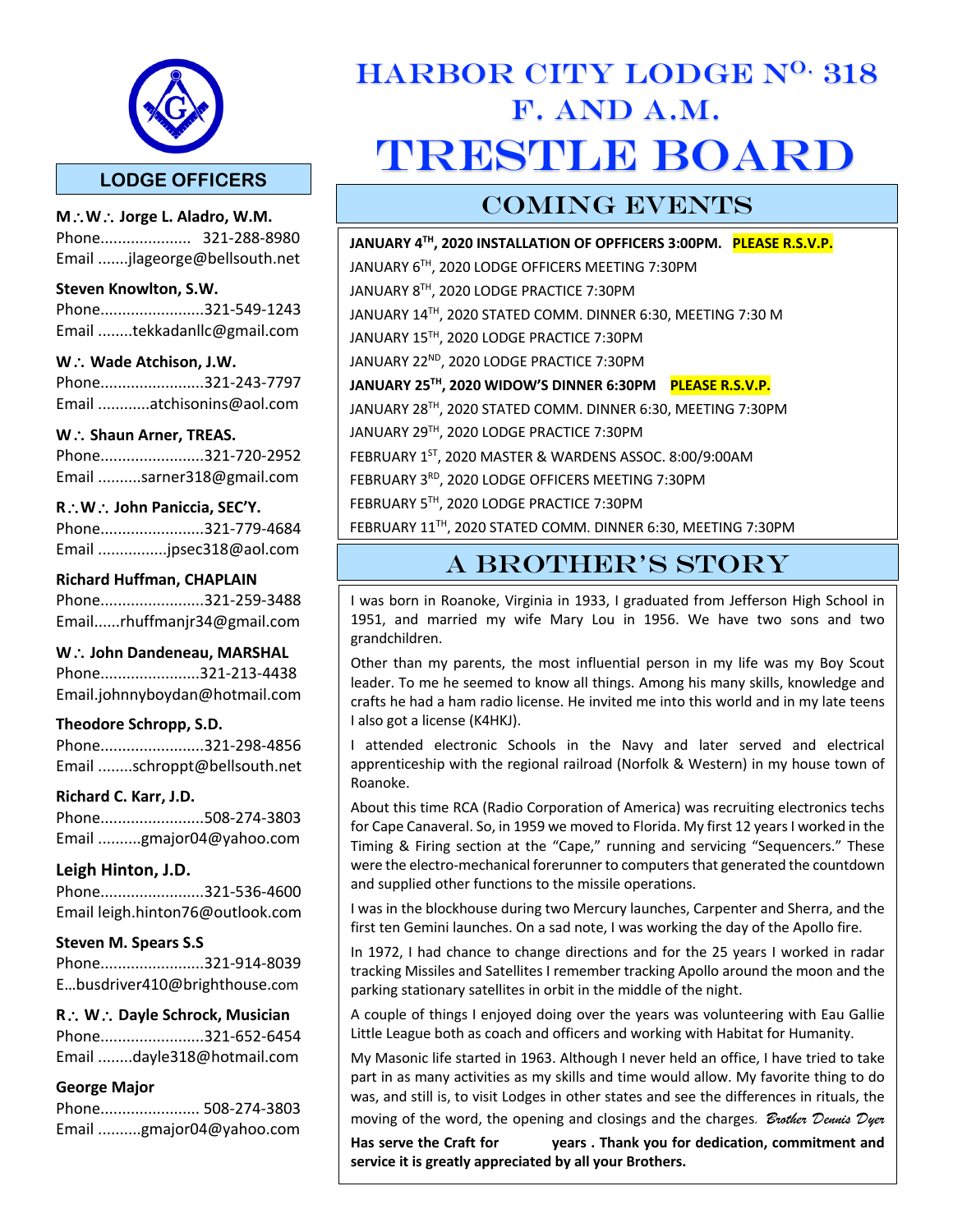| *Aubrey Bates PDDGM 1954                     |  |
|----------------------------------------------|--|
| *E. R. Mayfield 1955                         |  |
| *Richard F.Griffie1956                       |  |
| PDDGM & PGM 1976-77                          |  |
| Raymond McAlpine 1957                        |  |
|                                              |  |
| *Steven Rianaldo PDDGM1959                   |  |
| *Richard F.Griffie,1960                      |  |
| PDDGM & PGM 1976-77                          |  |
| *Keith Brown 1961                            |  |
|                                              |  |
| * Charles McLin1963                          |  |
| *George Schulthies1964                       |  |
|                                              |  |
| *Paul V. Gandy1965<br>*Adam Budris PDDGM1966 |  |
| John Beasley1967                             |  |
|                                              |  |
| *Robert Notvest1969                          |  |
| Robert M. Bullock1970                        |  |
| *Edward P. Abbott1971                        |  |
| *Glenn T. StittPDDGM1972                     |  |
| *Robert L. Goldsmith1973                     |  |
| PDDGM, PGM 1983-84                           |  |
|                                              |  |
| Carl G. Planck, Jr1974                       |  |
| Douglas Dagley1975                           |  |
| *Henry Farrow1976                            |  |
| *Donald R. Pacetti1977                       |  |
| Patrick A. Galbraith 1978                    |  |
| *Curtis Horton 1979                          |  |
| *James H. Bragg1980                          |  |
| Robert C. Birnie 1981                        |  |
| *Wallace L. Whiting1982                      |  |
| Stanley W. Miller 1983                       |  |
| *Gerald T. Freese 1984                       |  |
| Ronald E. LaCair1985                         |  |
| Charles R.R. Walle 1986                      |  |
| Corenth Owens 1987                           |  |
| Karol M. DziegielPDDGM1988                   |  |
| Allen P. Gregg1989                           |  |
|                                              |  |
| *George Ed. Gardner, Jr1991                  |  |
| William C. White1992                         |  |
| Kenneth L. Jenkins 1993                      |  |
| Robert P. Edmiston1994                       |  |
| Thomas L. MoorePDDGM1995                     |  |
|                                              |  |
| Mark C. Mason1997                            |  |
| John PanicciaPDDGM 1998                      |  |
| Dayle L. SchrockPDDGM1999                    |  |
| Jim Kerrigan  2000                           |  |
| Gary Wilson 2001                             |  |
| Fred BakerPDDGM  2002                        |  |
| Ron TrinklePDDGM  2003                       |  |
|                                              |  |
|                                              |  |
|                                              |  |
| George GoddardPDDGM  2006                    |  |
| Michael Hutzler  2008                        |  |
|                                              |  |
|                                              |  |
| James DemenkowPDDGM  2009                    |  |
| Shaun Arner  2010                            |  |
| Wade Atchison 2011                           |  |
| Richard Seteroff  2012                       |  |
| Henry Engel  2013                            |  |
| John Dandeneau2014<br>Jay Rodgers  2015      |  |

### **PAST MASTERS THE MASTER'S MESSAGE**

My Brothers, **THANK YOU,** for the opportunity to serve. As you can see, we are starting with a few changes in the Trestle Board, and the new website. Thank you, R.W. Dayle Schrock, for all your efforts with the website.

Another thing you may have notice is that we are having a Widow's Dinner on January 25<sup>th</sup>, at 6:30PM this dinner is dedicated to fulfilling our obligations of looking after our Brothers Widow's and pray that this will be a continuing event. A special thanks to Ms. Gloria Robinson, the beloved widow of Brother Maynard Robinson who is assisting with contacting all the widows we have information on. This will be a very special event if you know a widow of our Lodge please send me the information so we can add her to the list if she is not already there, your help in this matter is greatly appreciated.

This year we have a **Pocket Calendar** for our members free of charge. We want you to know what is going on in your Lodge at all times and look forward to having you in as many events as possible if not all. We are trying to increase our participation and as the Officers we are looking to meet you personally.

In an effort to bring us closer together we are starting to showcase "A Brother's Story" we are looking to get to know our sideline Brothers better which make our meetings so much brighter. If you would like to tell us about yourself please send me your story and will publish in the order in which they were received we need eleven more Brother's Story.

Brothers, we have issues with our communication and in order to improve this situation we desperately need your help. At present time we only have emails for a third of the Brothers, about one hundred phone numbers and many of them have not been update as they changed as well as some of the addresses.

My Brothers, as I said before if you can contact me or the secretary and update your information it would be great. Please leave a message if we cannot answer your phone, we will be in contact with you. The information we would like is as follows, Address to verify, a good number, a good email, the name of the wife, if possible so we can make sure we can assist her if needed.

The purpose of this information is to update your records and be able to send the Trestle Board to you, preferably through emails rather than regular mail to reduce cost, however, if you do not have an email, we want to send you one by regular mail. Staying in touch with all our Brothers is our number one goal this year. **PLEASE HELP US MAKE THIS GOAL A REALITY.**

From our family to yours we pray you had a Happy Hanukkah and a Merry Christmas, and that the New Year brings you Health, Happiness and Prosperity.

In closing we ask our membership to come out and be more active in your Lodge we are all striving to make it better, however we can do it alone we need each one of you. If you need transportation, we can help with that, come out and have a wonderful dinner prepared by our Junior Warden see his message below

IF YOU NEED TRANSPORTATION TO THE LODGE LET ME KNOW, WILL MAKE ARRAGENEMNTS.

W∴M∴Jorge L. Aladro, P.G.M.

# Senior Warden's message

My Brothers, I am excited to be elected and installed as the Senior Warden of Harbor City No. 318 for 2020. I look forward to a great year of fellowship and growth with you all!

Brother Steve Knolwton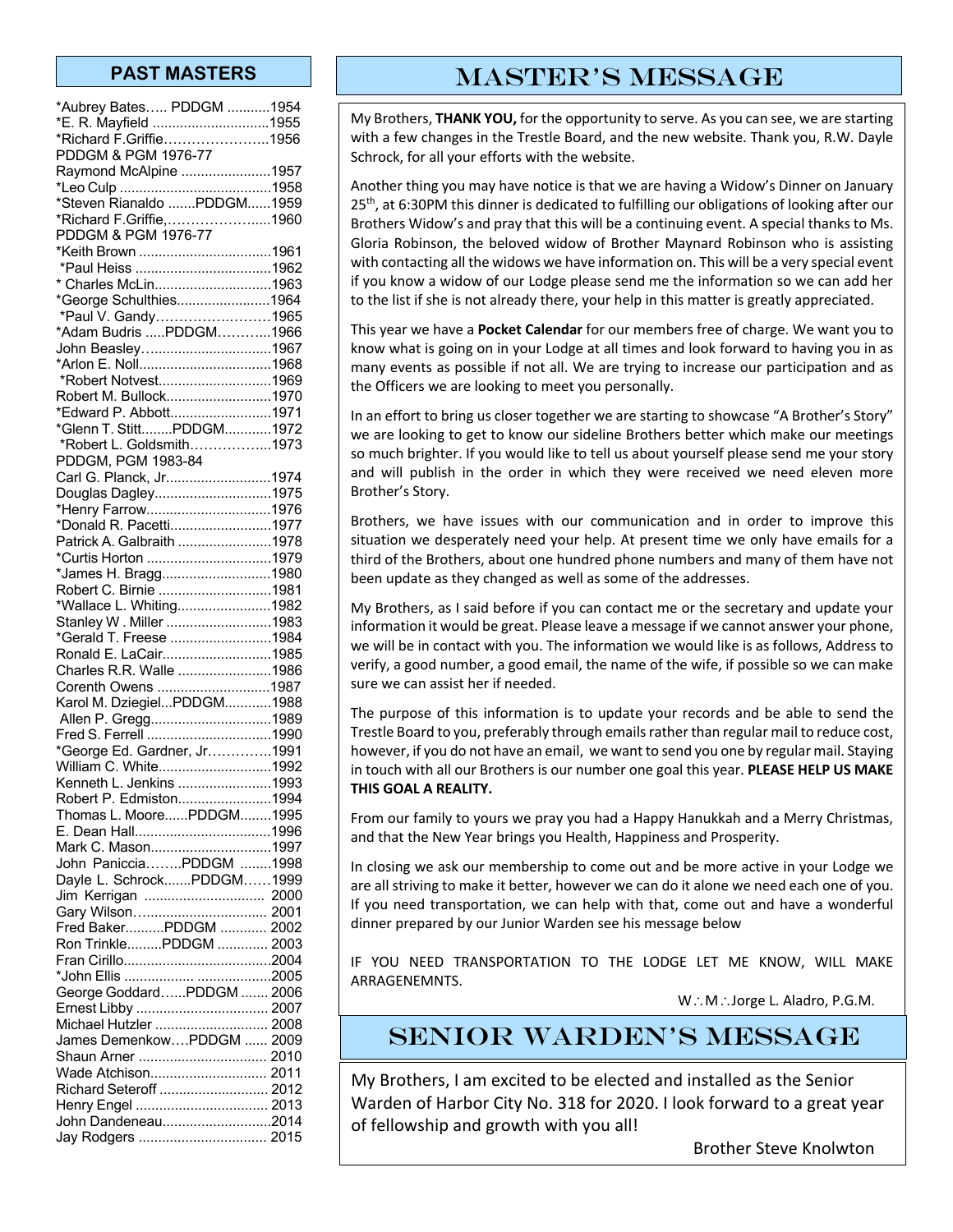| Doughlas Setzer  2016 |  |
|-----------------------|--|
| Kevin Smithwick  2017 |  |
|                       |  |
| John Dandeneau2019    |  |

#### **Affiliated Past Masters**

| *William P. Fincher  1963<br>*William Thomas  1981<br>*Ernest G. Peterson 1986<br>Erwin C. Hamm 1988<br>Jorge L. Aladro1989 |  |
|-----------------------------------------------------------------------------------------------------------------------------|--|
| PDDGM, PGM 2012-13                                                                                                          |  |
| *Charles E. Bryant  1999                                                                                                    |  |
| *Robert A. Buotte2000, 2001                                                                                                 |  |
| Steven B. Walden PDDGM2009                                                                                                  |  |
| Benjamin Schwartz  PDDGM 2009                                                                                               |  |

#### **LODGE COMMITTEES**

#### **FINANCE**

Steve Knowlton, Chmn. R .: W .: James Demenkow Ted Schropp **VIGILANCE**

W.: Wade Atchison, Chmn.

**PETITIONS**

R∴W∴George Goddard,Chm.  $W:$  Al Gregg,  $W:$  Shaun

Arner W∴ Richard Seteroff,

 $W:$  Jay Rogers.

#### **MASONIC EDUCATION**

R∴W∴John Paniccia, Chmn.  $R\colon W\colon D$ ayle L. Schrock, R .: W .: James Demekow,  $W\mathcal{N}\cup$  Wade Adchison,  $W\mathcal{N}\cup$  Al Zabel.

#### **LODGE MENTOR'S**

W .. Al Zabel, Chmn., W.: Shaun Arner, Dennis Dyer.

#### **BOARD OF RELIEF**

 $M\ddot{\cdot}$ . W $\ddot{\cdot}$ . Jorge L. Aladro, Chmn. Steve Knowlton, Wade Atchison

#### **CHARITY**

Richard Huffman, Chmn., W.: Wade Atchison,  $W:$  Shaun Arner.

# **PAST MASTERS FUNIOR WARDEN'S MESSAGE**

Hello again my Brothers!

Déjà vu all over again. I was asked to take this position by  $M\ddot{\otimes}N\ddot{\otimes}N$ Aladro, a Brother I love and respect. With his guidance and direction, I am certain Harbor City will return to its former position in our District and State. We are all very privileged to have a Brother of his knowledge and experience at the helm of our Lodge.

I enter this position again with excitement and some trepidation. Even though I have much more experience as I did my first time, I also have some new challenges. My wife Tracy I know you all are aware has been ill for some time. We now know she has been diagnosed with MS. My mother is in an assisted living facility with extremely poor vision and hearing, I have a lot to do with her as well. Leaving me with a lot on my plate. I beg all your patience as I step into this challenge.

I desire to provide an extra incentive to all our Brothers to attend our meetings by providing a good dinner to all that show up. On the meeting of the  $14<sup>th</sup>$  of January, I plan on providing chicken and dumplings, seasoned greens, and corn bread. On the 28<sup>th</sup> beef stew, salad, and biscuits. I will endeavor to provide a menu on all upcoming trestle boards, so you can decide if dinner is at the Lodge is something you would like.

Please provide me with any ideas or suggestions for dinners in the future.

W.: Wade A. Atchison

### SECRETARY'S MESSAGE

Happy New Year my Brothers! I hope everyone had a great Christmas Season. Please remember to check your Dues card and if you DO NOT have a 2020 Dues card please contact me so we can get you a 2020 Dues Card. Remember you need a valid dues card to visit Lodges.

Thank you and I look forward to working with you for another year!  $R\colon W\colon$  John Paniccia

## CHAPLAIN'S MESSAGE

Brethren, I wish all of you and our Lodge a new and healthy New Year as your new Chaplain I would like to take this time to introduce myself, my name is Richard L. Huffman, Jr. I prefer Richard to Dick. I have been retired since 1996 lived in Eau Gallie since 1958 and have only been a Brother for a short time unlike my predecessor  $W \cdot M$  Wade Atchison.